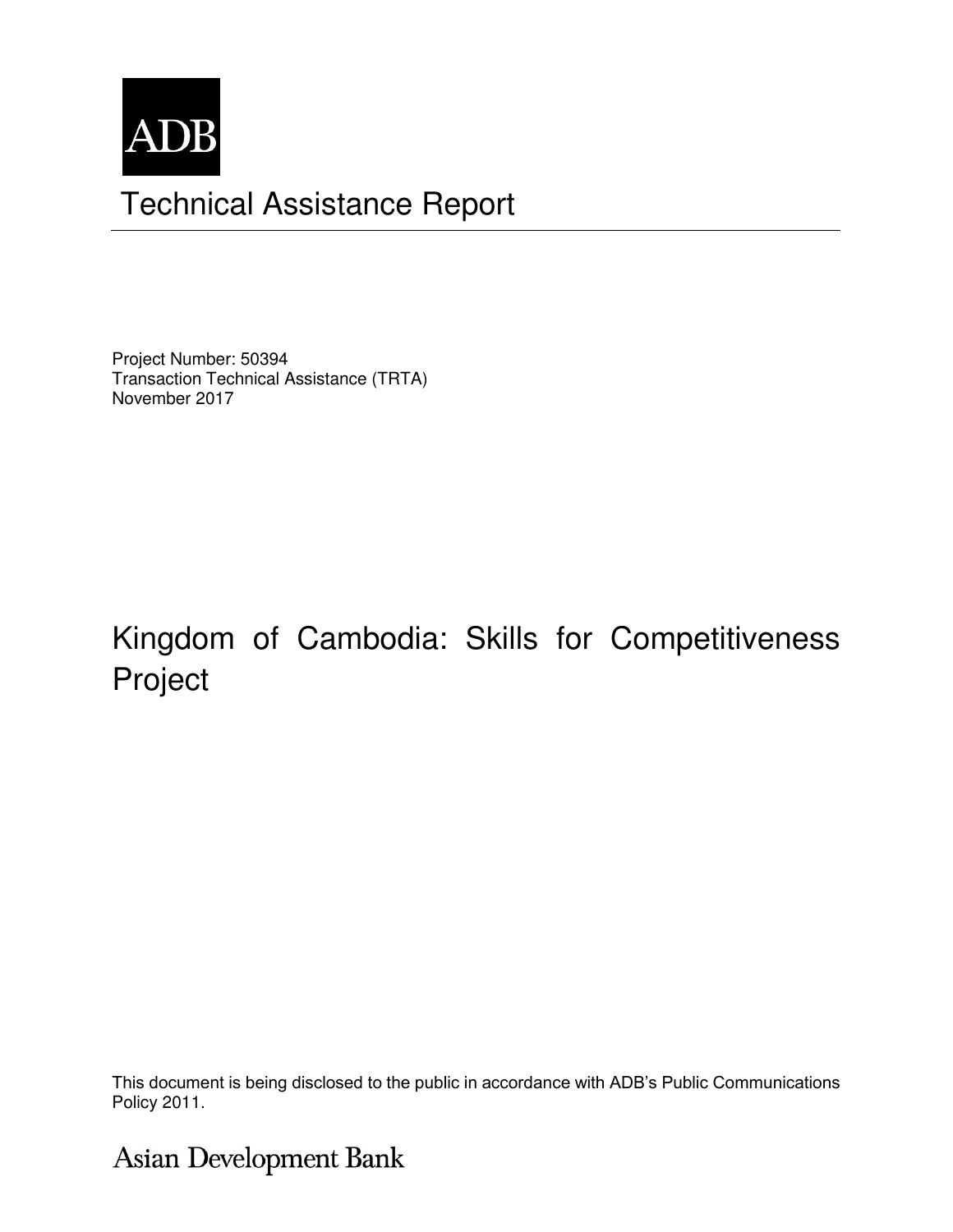#### **CURRENCY EQUIVALENTS**

(as of 19 October 2017)

| Currency unit | -   | Riel (KR) |
|---------------|-----|-----------|
| KR1.00        | $=$ | \$0.00025 |
| \$1.00        | $=$ | KR4052.19 |

#### **ABBREVIATIONS**

| <b>ADB</b>    | Asian Development Bank                                                     |
|---------------|----------------------------------------------------------------------------|
| <b>DGTVET</b> | Directorate General for Technical and Vocational Education<br>and Training |
| MEF           | Ministry of Economy and Finance                                            |
| <b>MLVT</b>   | Ministry of Labor and Vocational Training                                  |
| <b>MOEYS</b>  | Ministry of Education, Youth and Sports                                    |
| <b>TRTA</b>   | transaction technical assistance                                           |
| <b>TTI</b>    | technical training institute                                               |
| <b>TVET</b>   | technical and vocational education and training                            |

#### **NOTES**

(i) The fiscal year (FY) of the Government of Cambodia ends on 31 December.<br>(ii) In this report, "\$" refers to United Stated dollars.

In this report, "\$" refers to United Stated dollars.

| <b>Vice-President</b>   | Stephen Groff, Operations 2                                                                             |  |
|-------------------------|---------------------------------------------------------------------------------------------------------|--|
| <b>Director General</b> | Ramesh Subramaniam, Southeast Asia Department (SERD)                                                    |  |
| <b>Directors</b>        | Ayako Inagaki, Human and Social Development Division, SERD                                              |  |
|                         | Samiuela Tukuafu, Cambodia Resident Mission, SERD                                                       |  |
| <b>Team leaders</b>     | Sophea Mar, Senior Social Sector Officer, SERD<br>Karin Schelzig, Senior Social Sector Specialist, SERD |  |
| <b>Team members</b>     | Luvette Anne Balite, Operations Assistant, SERD                                                         |  |
|                         | Joeylyn Marty, Operations Assistant, SERD                                                               |  |
|                         | Mariangela Paz Medina, Project Analyst, SERD                                                            |  |
| <b>Peer Reviewer</b>    | Tania Rajadel, Education Specialist, Sustainable Development and<br><b>Climate Change Department</b>    |  |

In preparing any country program or strategy, financing any project, or by making any designation of or reference to a particular territory or geographic area in this document, the Asian Development Bank does not intend to make any judgments as to the legal or other status of any territory or area.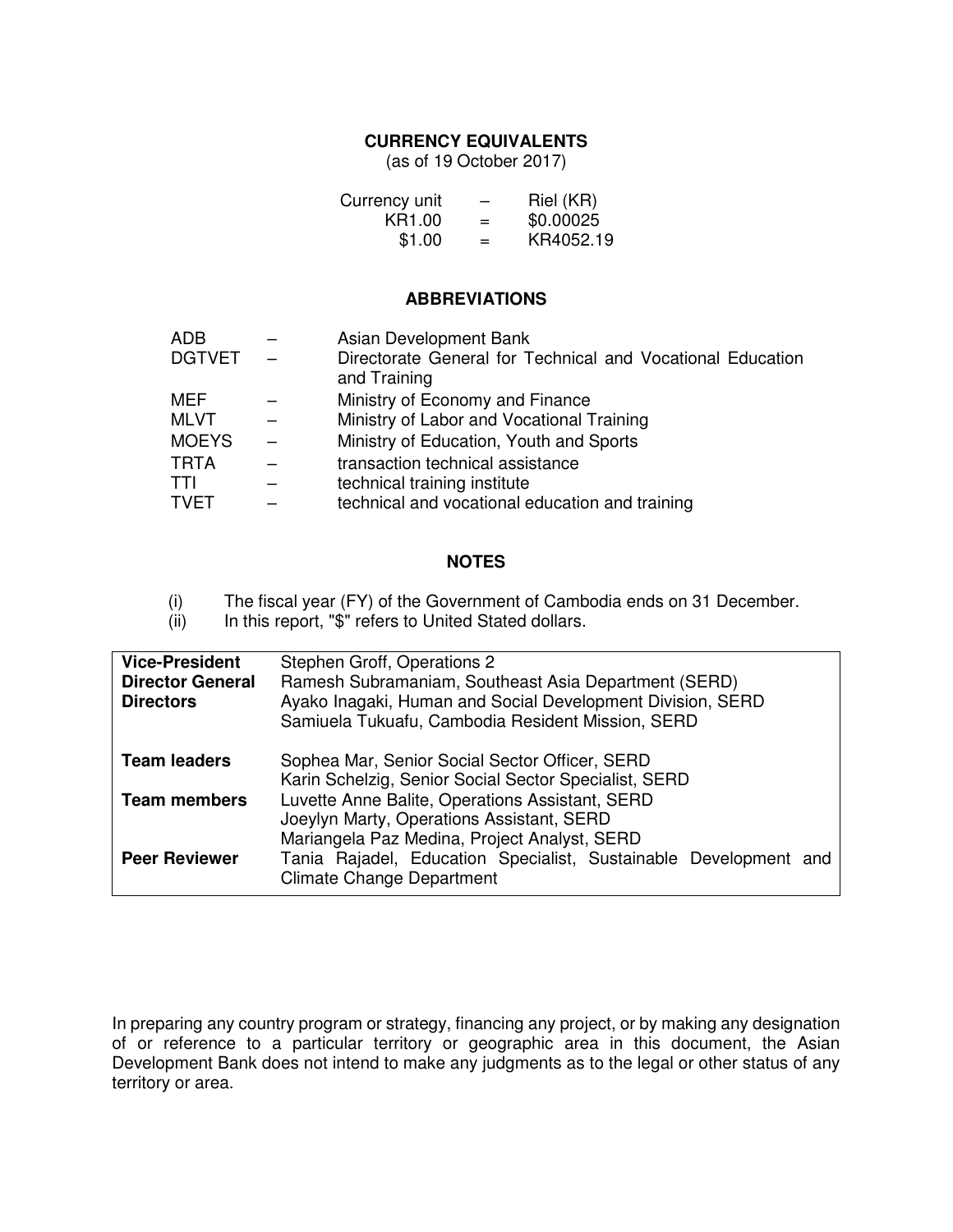## **CONTENTS**

## TRANSACTION TECHNICAL ASSISTANCE AT A GLANCE

|                | THE ENSUING PROJECT                                                                                                                 |             |
|----------------|-------------------------------------------------------------------------------------------------------------------------------------|-------------|
| ΙΙ.            | THE TECHNICAL ASSISTANCE                                                                                                            |             |
|                | Justification<br>А.<br><b>B.</b> Outputs and Activities<br>C. Cost and Financing<br>D. Implementation Arrangements<br>E. Governance | 2<br>2<br>3 |
|                | <b>APPENDIXES</b>                                                                                                                   |             |
| 1.<br>2.<br>3. | Cost Estimates and Financing Plan<br>List of Linked Documents<br>Initial Poverty and Social Analysis                                | 5<br>6      |

Page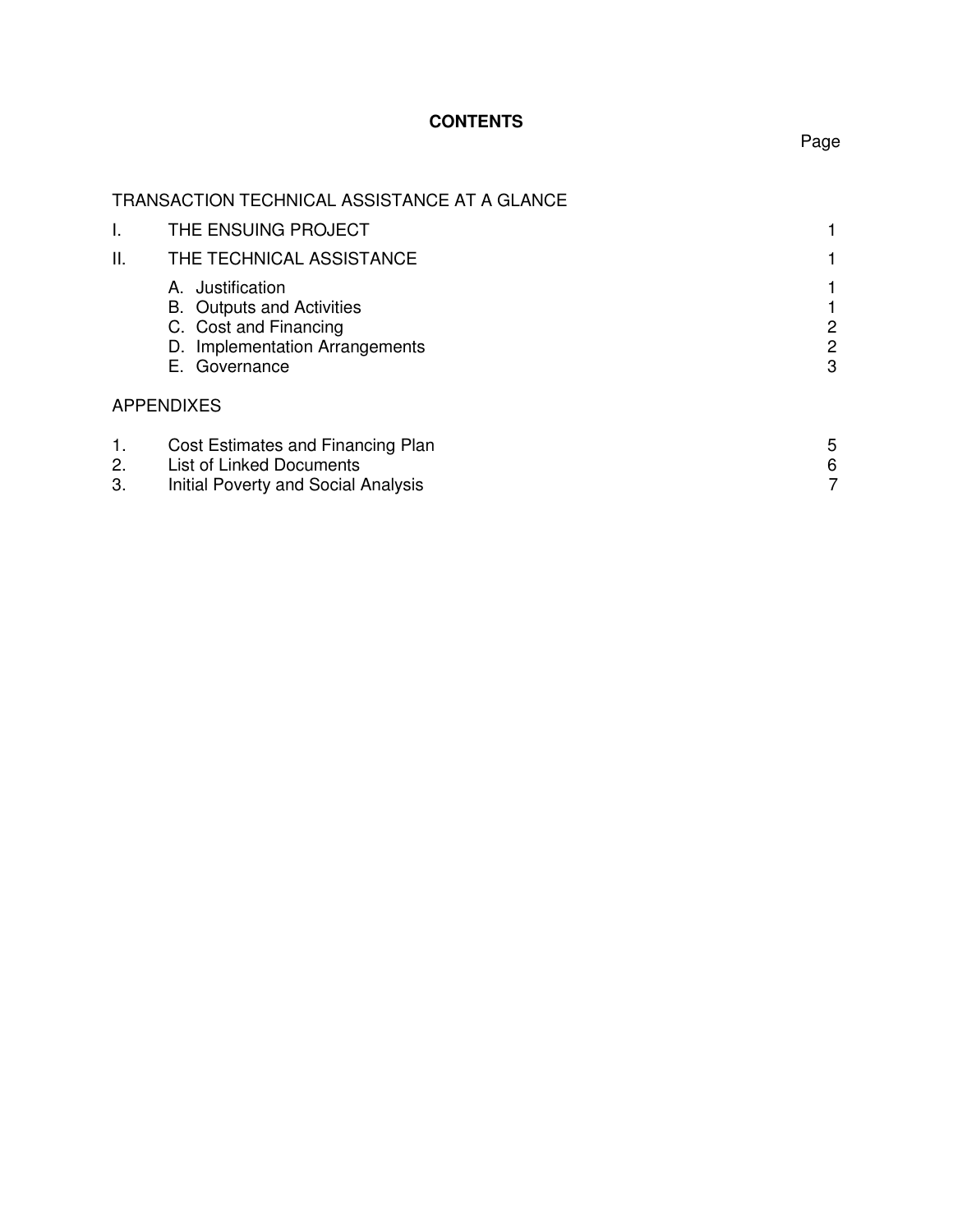#### **TRANSACTION TECHNICAL ASSISTANCE AT A GLANCE**

| 1. Basic Data                                                                           |                                                                                                                                                                                                                  |                                   |                                                                   | Project Number: 50394-001         |
|-----------------------------------------------------------------------------------------|------------------------------------------------------------------------------------------------------------------------------------------------------------------------------------------------------------------|-----------------------------------|-------------------------------------------------------------------|-----------------------------------|
| <b>Project Name</b>                                                                     | Skills for Competitiveness Project                                                                                                                                                                               | <b>Department</b><br>/Division    | <b>SERD/SEHS</b>                                                  |                                   |
| <b>Nature of Activity</b>                                                               | <b>Project Preparation</b>                                                                                                                                                                                       | <b>Executing</b><br><b>Agency</b> | Ministry of Labor and Vocational Training                         |                                   |
| <b>Modality</b>                                                                         | Regular                                                                                                                                                                                                          |                                   |                                                                   |                                   |
| Country                                                                                 | Cambodia                                                                                                                                                                                                         |                                   |                                                                   |                                   |
| 2. Sector                                                                               | Subsector(s)                                                                                                                                                                                                     |                                   |                                                                   | <b>ADB Financing (\$ million)</b> |
| $J$ Education                                                                           | Technical and vocational education and training                                                                                                                                                                  |                                   | <b>Total</b>                                                      | 1.20<br>1.20                      |
| 3. Strategic Agenda<br>Inclusive economic<br>growth (IEG)                               | <b>Subcomponents</b><br>Pillar 2: Access to economic<br>opportunities, including jobs, made<br>more inclusive<br>Pillar 3: Extreme deprivation<br>prevented and effects of shocks<br>reduced (Social Protection) | Project                           | <b>Climate Change Information</b><br>Climate Change impact on the | Low                               |
| 4. Drivers of Change<br>Governance and<br>capacity development<br>(GCD)                 | <b>Components</b><br>Institutional development<br>Organizational development                                                                                                                                     | Gender equity (GEN)               | <b>Gender Equity and Mainstreaming</b>                            |                                   |
| 5. Poverty and SDG Targeting                                                            |                                                                                                                                                                                                                  | <b>Location Impact</b>            |                                                                   |                                   |
| Geographic Targeting<br>Household Targeting<br><b>SDG Targeting</b><br><b>SDG Goals</b> | No<br>No<br>Yes<br>SDG4, SDG8                                                                                                                                                                                    | Nation-wide                       |                                                                   | High                              |
| 6. Risk Categorization                                                                  | Low                                                                                                                                                                                                              |                                   |                                                                   |                                   |
|                                                                                         | 7. Safeguard Categorization Safeguard Policy Statement does not apply                                                                                                                                            |                                   |                                                                   |                                   |
| 8. Financing                                                                            |                                                                                                                                                                                                                  |                                   |                                                                   |                                   |
| <b>Modality and Sources</b>                                                             |                                                                                                                                                                                                                  |                                   | Amount (\$ million)                                               |                                   |
| <b>ADB</b>                                                                              |                                                                                                                                                                                                                  |                                   |                                                                   | 1.20                              |
|                                                                                         | Transaction technical assistance: Technical Assistance Special Fund                                                                                                                                              |                                   |                                                                   | 1.20                              |
| <b>Cofinancing</b>                                                                      |                                                                                                                                                                                                                  |                                   |                                                                   | 0.00                              |
| None                                                                                    |                                                                                                                                                                                                                  |                                   |                                                                   | 0.00                              |
| <b>Counterpart</b>                                                                      |                                                                                                                                                                                                                  |                                   |                                                                   | 0.00                              |
| None                                                                                    |                                                                                                                                                                                                                  |                                   |                                                                   | 0.00                              |
| Total                                                                                   |                                                                                                                                                                                                                  |                                   |                                                                   | 1.20                              |
|                                                                                         |                                                                                                                                                                                                                  |                                   |                                                                   |                                   |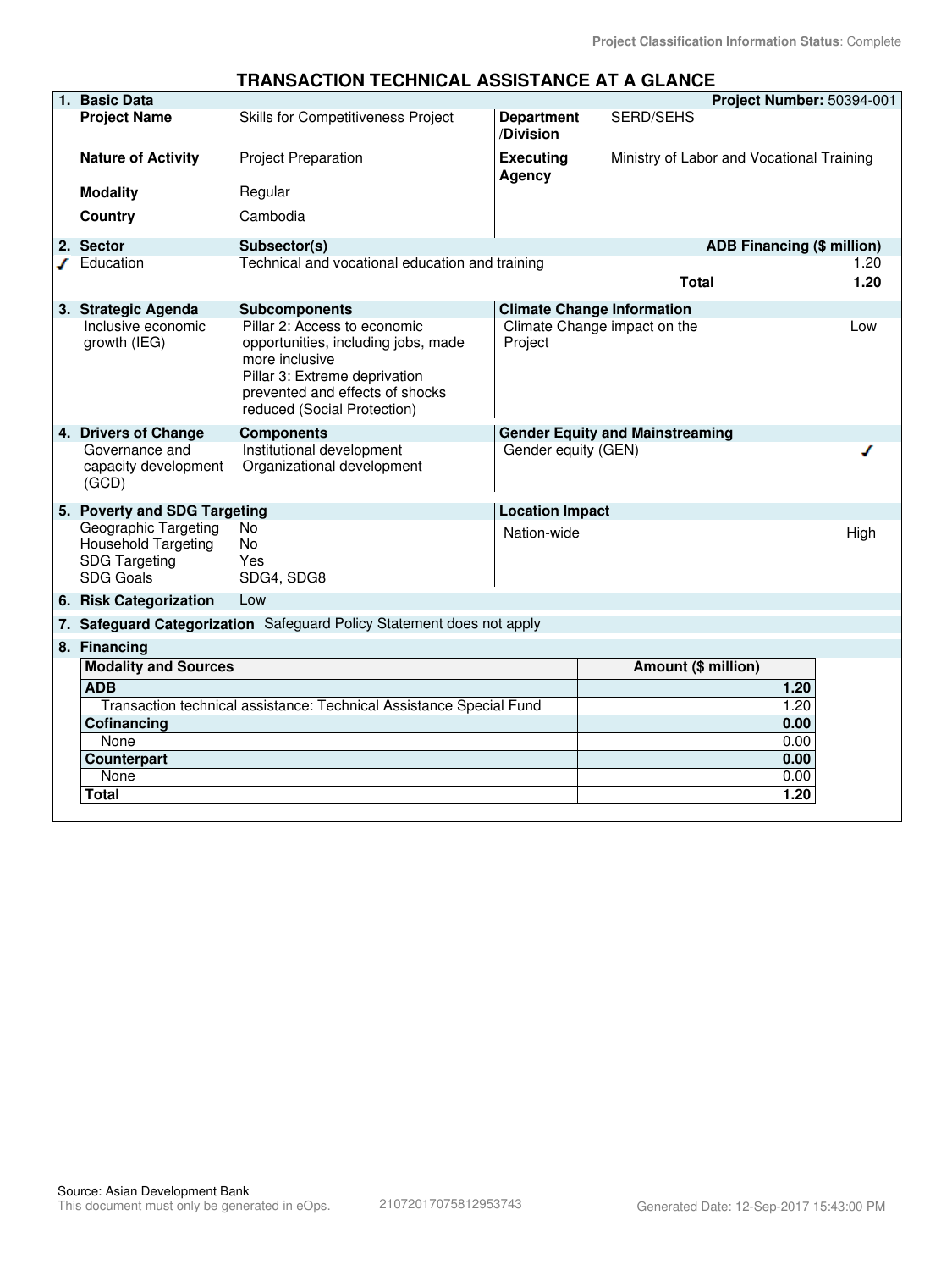## **THE ENSUING PROJECT**

1. The proposed Skills for Competitiveness Project will enhance the skills and competitiveness of Cambodia's industrial sector labor force. Industry has been and will continue to be a key driver of the country's growth. The project will support the national priority of modernizing and transforming Cambodia's industrial structure from labor-intensive to skills-driven by 2025. It will develop human resources in higher value-added industries by (i) strengthening selected public post-secondary technical training institutes (TTIs) in priority sectors and locations; (ii) promoting work-based learning programs to upskill the current workforce; and (iii) supporting the government's planned skills development fund. Education is one of the core sectors of the Asian Development Bank (ADB) in Cambodia<sup>1</sup> and the project is closely aligned with the government's development priorities.<sup>2</sup> The project cost is estimated at \$60.6 million, of which ADB will finance \$60 million through concessional ordinary capital resources. Both the ensuing loan and the transaction technical assistance (TA) are included in the Cambodia Country Operations Business Plan 2018–2020 (footnote 1).

## **THE TECHNICAL ASSISTANCE**

### **Justification**

2. The TA will help the government prepare an investment project.<sup>3</sup> The TA will review Technical and Vocational Education and Training (TVET) policies, systems, performance, and constraints in Cambodia's industrial sector to identify areas for ADB support to public postsecondary skills development in growing sub-sectors. ADB's ongoing support for TVET policy reforms<sup>4</sup> focuses on improving quality and expanding access to entry-level skills programs in line with Cambodia's TVET Strategic Plan 2014–2018.<sup>5</sup> The TA will develop the ensuing project in accordance with the priorities outlined in Cambodia's Industrial Development Policy 2015–2025<sup>6</sup> and the new National TVET Policy 2017–2025. After loan approval, the TA will provide continued technical support to the skills development fund pilot.

### **Outputs and Activities**

3. The TA activities will contribute to three outputs: (i) determining the scope and coverage of the proposed project, (ii) completing the due diligence requirements, and (iii) preparing project implementation arrangements. The TA will be implemented alongside a proposed knowledge and support technical assistance (KSTA) for piloting employment strategies, closely coordinating to ensure synergy and avoid duplication.

4. **Output 1: Scope and coverage of the proposed project determined.** The proposed project aims to improve the quality of selected TTIs. To choose those that will participate in the project, the TA will review selected TTIs and analyze ongoing programs, curriculum, teacher quality, links with industry, and students' level of knowledge and skills. The TA will undertake an industrial sector labor market analysis and propose new TVET programs for selected institutes to be financed by the loan. The TA will assess the need for new construction or expansion of existing

 1 ADB. 2017. *Country Operations Business Plan: Cambodia 2018–2020*. Manila.

<sup>2</sup> Royal Government of Cambodia. 2013. *National Strategic Development Plan 2014–2018*. Phnom Penh.

<sup>&</sup>lt;sup>3</sup> The TA first appeared in the business opportunities section of the ADB website on 24 October 2017.

<sup>4</sup> ADB. 2014. *Report and Recommendation of the President to the Board of Directors: Proposed loans to the Kingdom of Cambodia for the Technical and Vocational Education and Training Sector Development Program*. Manila.

<sup>5</sup> Royal Government of Cambodia. 2014. *The Technical and Vocational Education and Training Strategic Plan 2014– 2018.* Phnom Penh.

<sup>6</sup> Royal Government of Cambodia. 2015. *Cambodia Industrial Development Plan 2015–2025*. Phnom Penh.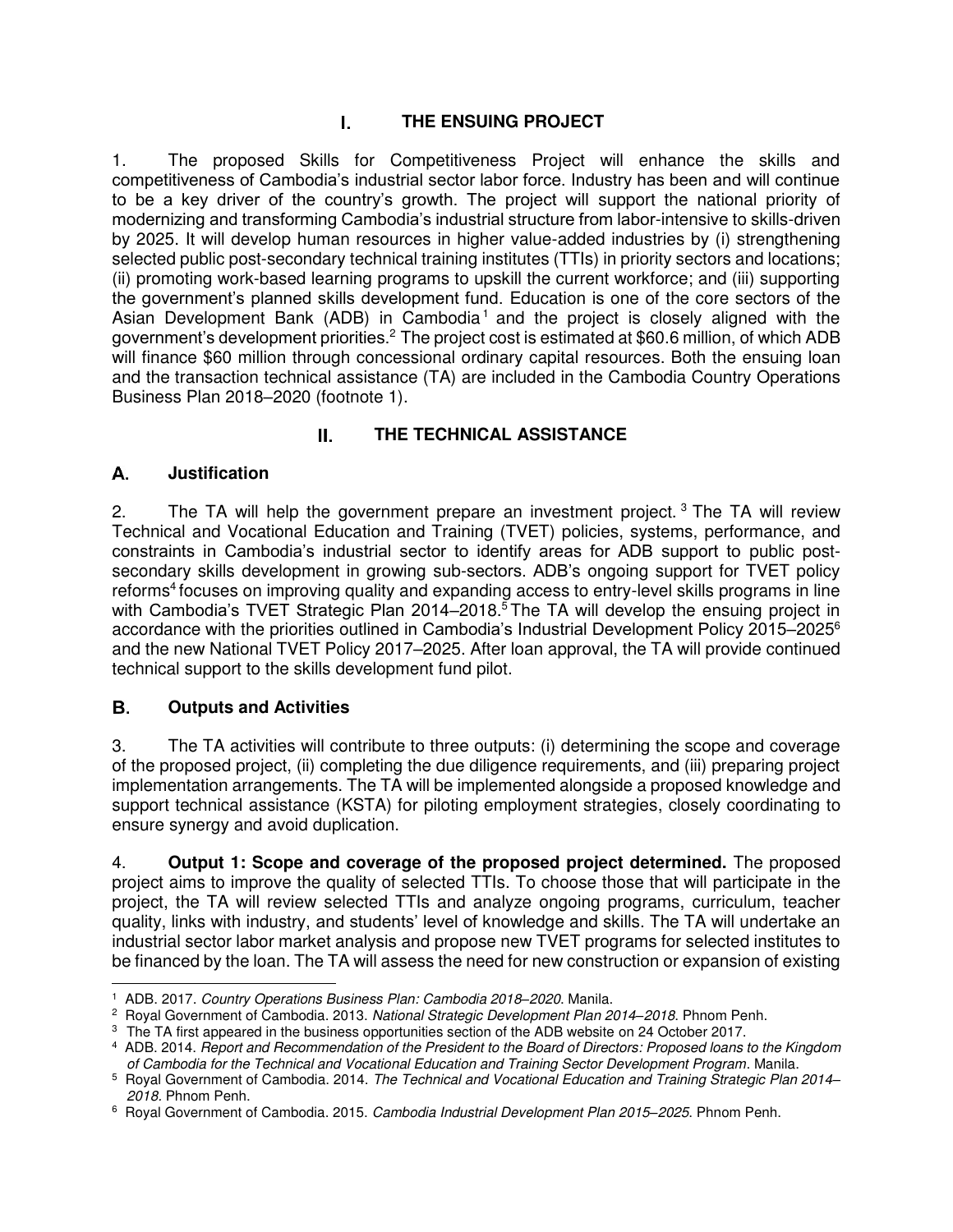facilities of the participating institutes. It will also assess the equipment needs for the new programs.

5. To promote work-based learning in the industrial sector, the TA consultants will conduct surveys to identify the work-based learning needs of workers who are interested to update their technical and vocational skills by taking short courses offered by technical training institutes. The TA will collect basic data to inform work-based learning program development in several sectors under the ensuing loan project, with the participation of skills councils. Once the partners are identified, the project will help develop a tailored program in which employees can participate. The TA will also identify what type of noncognitive and basic skills training current low-skilled workers need. The TA will prepare the basic design of feasible work-based learning programs to be financed by the loan, with a draft implementation plan.

6. To support innovative TVET financing mechanisms the TA will closely review the Ministry of Economy and Finance (MEF) skills development fund pilot proposal and help develop a detailed implementation plan and governance structures. The TA will consult with the private sector—particularly firms in special economic zones and industrial parks—to identify the major constraints to Cambodia's participation in regional and global value chains and ascertain how support for industrial human resource development under the loan can address these. The TA will recommend sector studies to be financed under the loan on value chains, industry diversification, and Cambodia's current and future labor market needs.

7. **Output 2: Due diligence requirements completed.** To support loan preparation, the TA will deliver (i) economic and financial analysis of the proposed loan; (ii) poverty, gender mainstreaming, and safeguard assessments including preparation of safeguard documents required for the project to comply with ADB safeguard requirements (environment, resettlement, and indigenous people); (iii) procurement risk assessment, (iv) detailed design and monitoring framework targets and baseline values; and (v) analysis for other required linked documents as needed.

8. **Output 3: Project implementation arrangements prepared.** TA consultants will provide technical support to the project management unit to improve readiness for project implementation, coordinating closely with other ADB-financed capacity development initiatives involving MLVT (in public financial management and project implementation, both managed by ADB's Cambodia Resident Mission). The TA will prepare (i) a detailed civil works plan and list of equipment plus master bidding documents for the loan's major procurement packages and (ii) the project administration manual.

### **Cost and Financing**

9. The TA is estimated to cost \$1,260,000, of which \$1,200,000 will be financed on a grant basis by ADB's Technical Assistance Special Fund (TASF 6). The key expenditure items are listed in Appendix 1. The government will provide counterpart support in the form of counterpart staff, office accommodation, secretarial assistance, and other in-kind contributions. ADB informed the government that approval of the TA does not commit ADB to financing any ensuing project.

### **Implementation Arrangements**

10. ADB will administer the TA. The executing agency will be MLVT. The implementing agencies will be DGTVET, Ministry of Education, Youth and Sport, and MEF. DGTVET will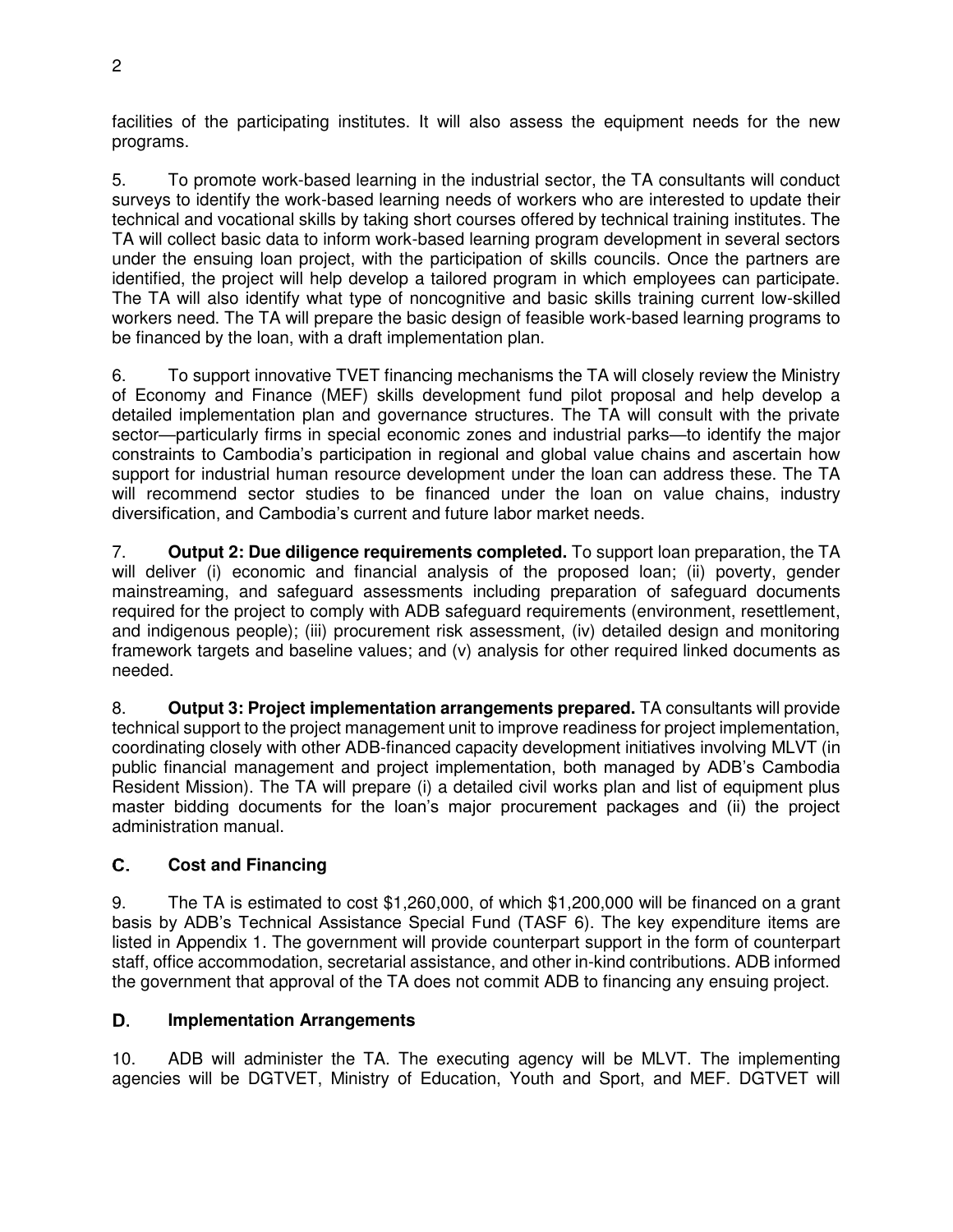establish a project coordination unit. Indicative implementation arrangements are summarized in Table 1.

| <b>Aspects</b>                   | <b>Arrangements</b>                                                                                                                    |                                                              |           |
|----------------------------------|----------------------------------------------------------------------------------------------------------------------------------------|--------------------------------------------------------------|-----------|
| Indicative implementation period | November 2017 - November 2019                                                                                                          |                                                              |           |
| Executing agency                 | Ministry of Labor and Vocational Training (MLVT)                                                                                       |                                                              |           |
| Implementing agencies            | DGTVET, MEF, MOEYS                                                                                                                     |                                                              |           |
| Consultants                      | To be selected and engaged by ADB                                                                                                      |                                                              |           |
|                                  | Individual Consultant<br>Selection                                                                                                     | 65 person-months<br>(International: 14.5,<br>National: 46.5) | \$468,000 |
|                                  | Quality and Cost<br><b>Based Selection</b><br>(90:10)                                                                                  | Total<br>person-months<br>TBD                                | \$732,000 |
| Procurement                      | none                                                                                                                                   |                                                              |           |
| Disbursement                     | The TA resources will be disbursed following ADB's Technical Assistance<br>Disbursement Handbook (2010, as amended from time to time). |                                                              |           |

#### **Table 1: Implementation Arrangements**

DGTVET = Directorate General of Technical and Vocational Education and Training; MEF = Ministry of Economy and Finance; MLVT = Ministry of Labor and Vocational Training,  $TA =$  technical assistance,  $TBD =$  to be determined Source: Asian Development Bank estimates.

11. **Consulting services**. ADB will engage a consulting firm and individual consultants in accordance with ADB Procurement Policy (2017) and the associated Project Administration Instructions and Technical Assistance Staff Instructions. The TA will finance (i) two individual consultants (one international, one national, 2.5 months each) to undertake preliminary analytical work; (ii) a team of consultants to prepare the project engaged through a firm recruited using performance (output)terms of reference (TOR) and quality and cost-based selection at a ratio of 90:10; and (iii) three individual consultants to support the skills development fund pilot (12 personmonths international, 22 person-months each for two national consultants). The individual consultants will be recruited through individual consultant selection.

12. Under the output TOR for the firm, the total number of experts, person-months, and mix of national and international consultants will be determined by the proposing entities, but will include, at minimum, 3 key experts: an international team leader and a national deputy team leader, and an international procurement specialist. Other non-key experts required for the assignment, and their level of effort in person-months, will be defined by the proposing entities. The overall team will demonstrate expertise in TVET planning and management, industrial human resource development, work-based-learning programs, skills development funds, gender and social analysis, private sector engagement, civil engineering and TVET facilities planning, economic and financial analysis, safeguards (environment, resettlement, and indigenous people), and undertaking due diligence for ADB project preparation.<sup>7</sup>

### **Governance**

13. The TA will help conduct the due diligence for the project in accordance with ADB guidelines and requirements, to include: (i) project procurement risk assessment; (ii) financial

 $\overline{a}$ <sup>7</sup> Terms of reference for TA consultants accessible from the list of linked documents in Appendix 2.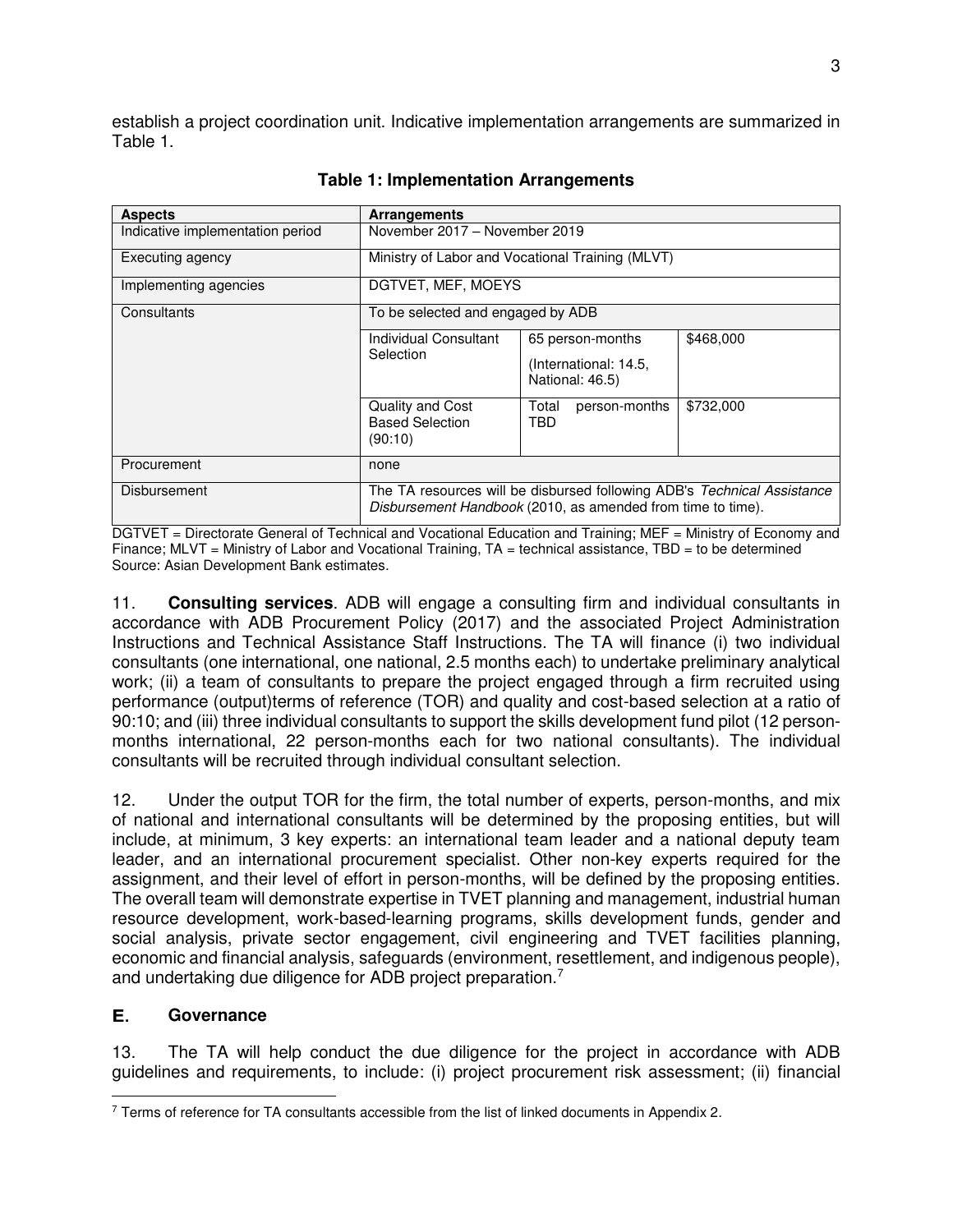management assessment, financial evaluation, and financial analysis; and (iii) risk assessment and risk management plan.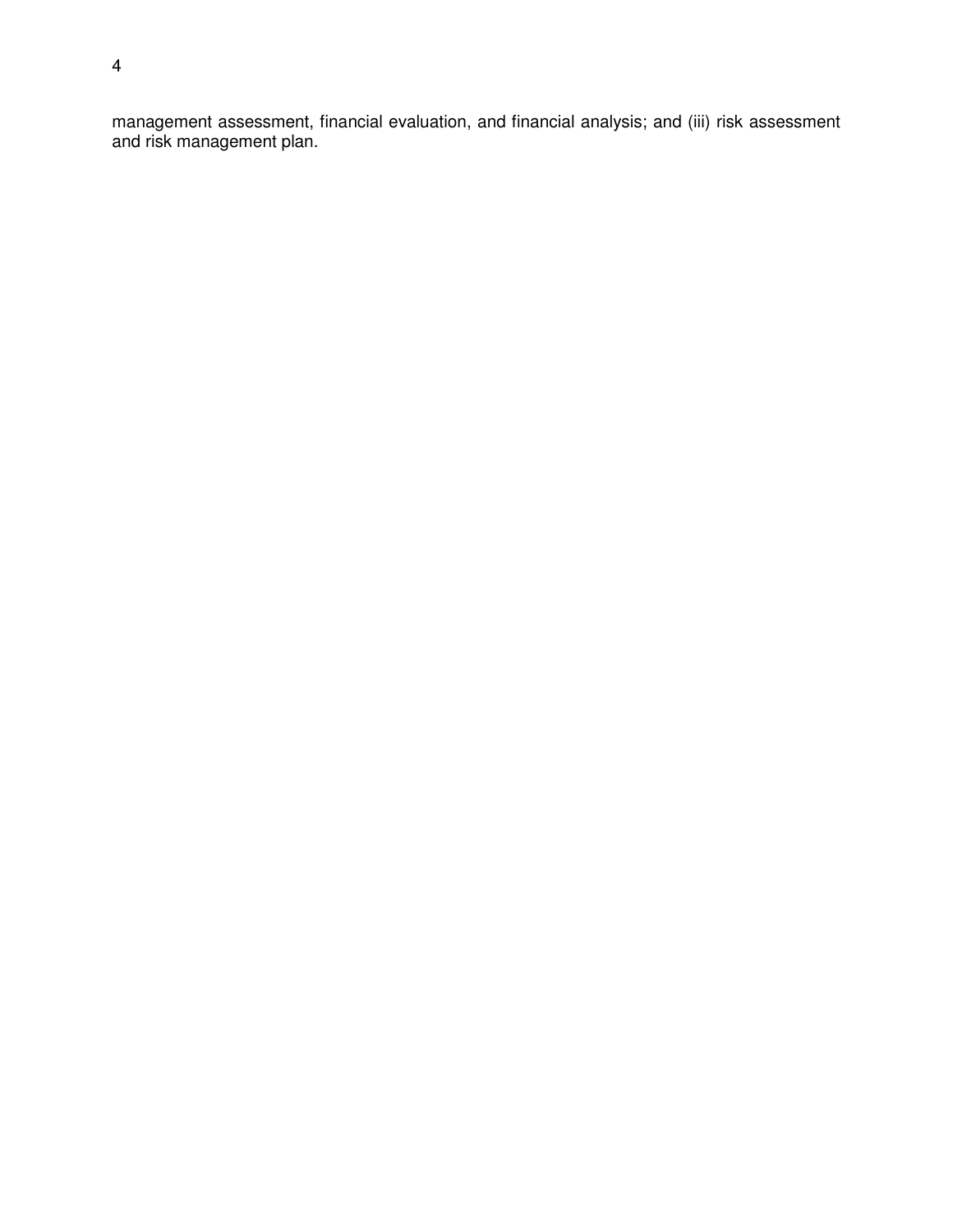#### **COST ESTIMATES AND FINANCING PLAN**  (\$'000)

| Item<br>Amount                                       |         |  |  |
|------------------------------------------------------|---------|--|--|
| A. Asian Development Banka                           |         |  |  |
| Consultants<br>1.                                    |         |  |  |
| a. Remuneration and per diem                         |         |  |  |
| International consultants                            | 745.0   |  |  |
| National consultants<br>ii.                          | 185.9   |  |  |
| b. Out-of-pocket expenditures                        |         |  |  |
| International and local travel                       | 52.0    |  |  |
| ii.<br>Surveys                                       | 23.0    |  |  |
| iii.<br>Training, seminars, and conferences          | 85.0    |  |  |
| iv.<br>Reports and communications                    | 12.0    |  |  |
| Miscellaneous administration and support costs<br>v. | 37.0    |  |  |
| Contingencies<br>2.                                  | 60.1    |  |  |
| Total                                                | 1,200.0 |  |  |

Note: The technical assistance (TA) is estimated to cost \$1,260,000, of which contributions from the Asian Development Bank are presented in the table above. The government will provide counterpart support in the form of counterpart staff, office accommodation, secretarial assistance, and other in-kind contributions. The value of government contribution is estimated to account for 5% of the total TA cost.

<sup>a</sup> Financed by the Asian Development Bank's Technical Assistance Special Fund (TASF 6). Source: Asian Development Bank estimates.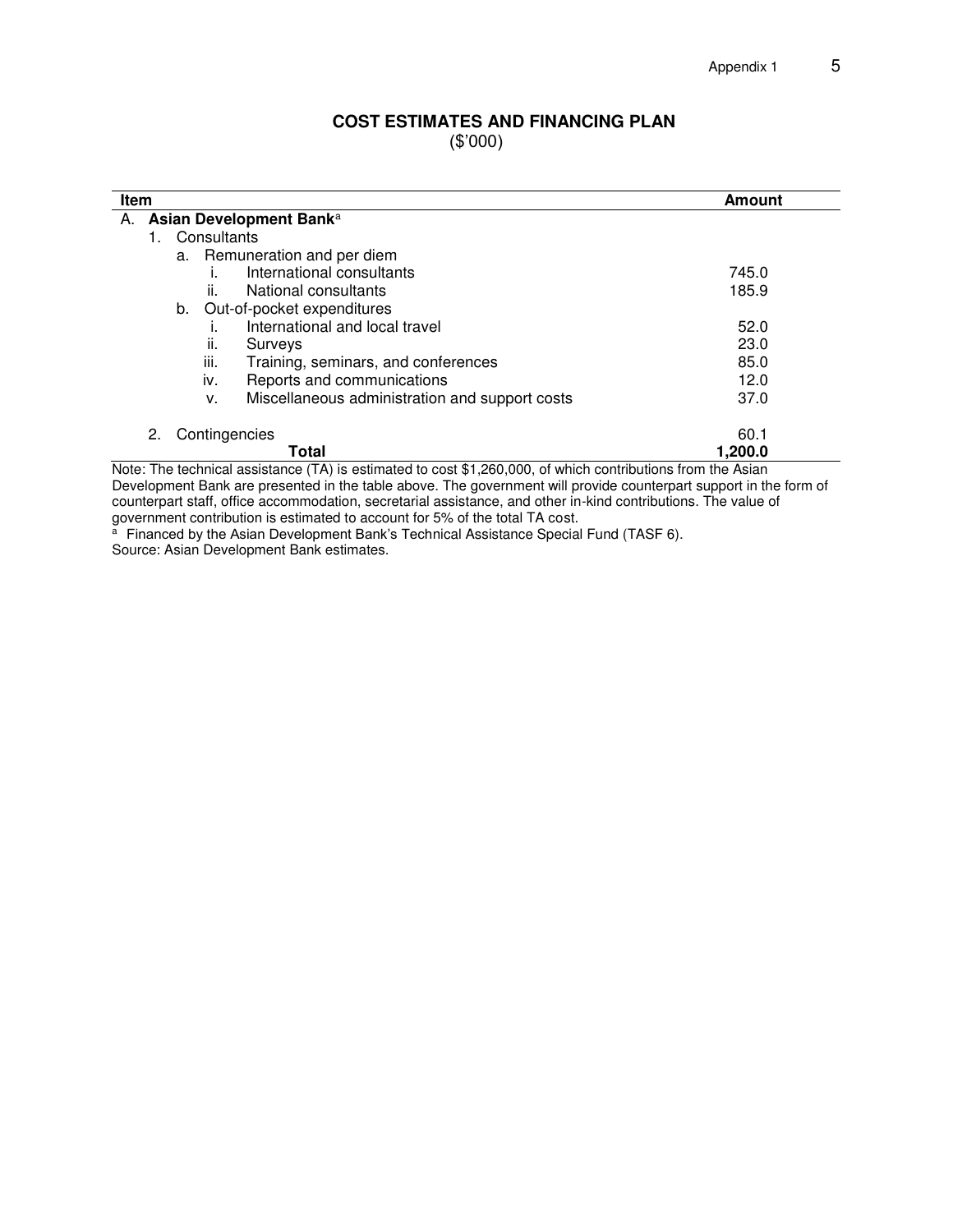## **LIST OF LINKED DOCUMENTS**

<http://www.adb.org/Documents/LinkedDocs/?id=50394-001-TAReport>

1. Terms of Reference for TA Consultants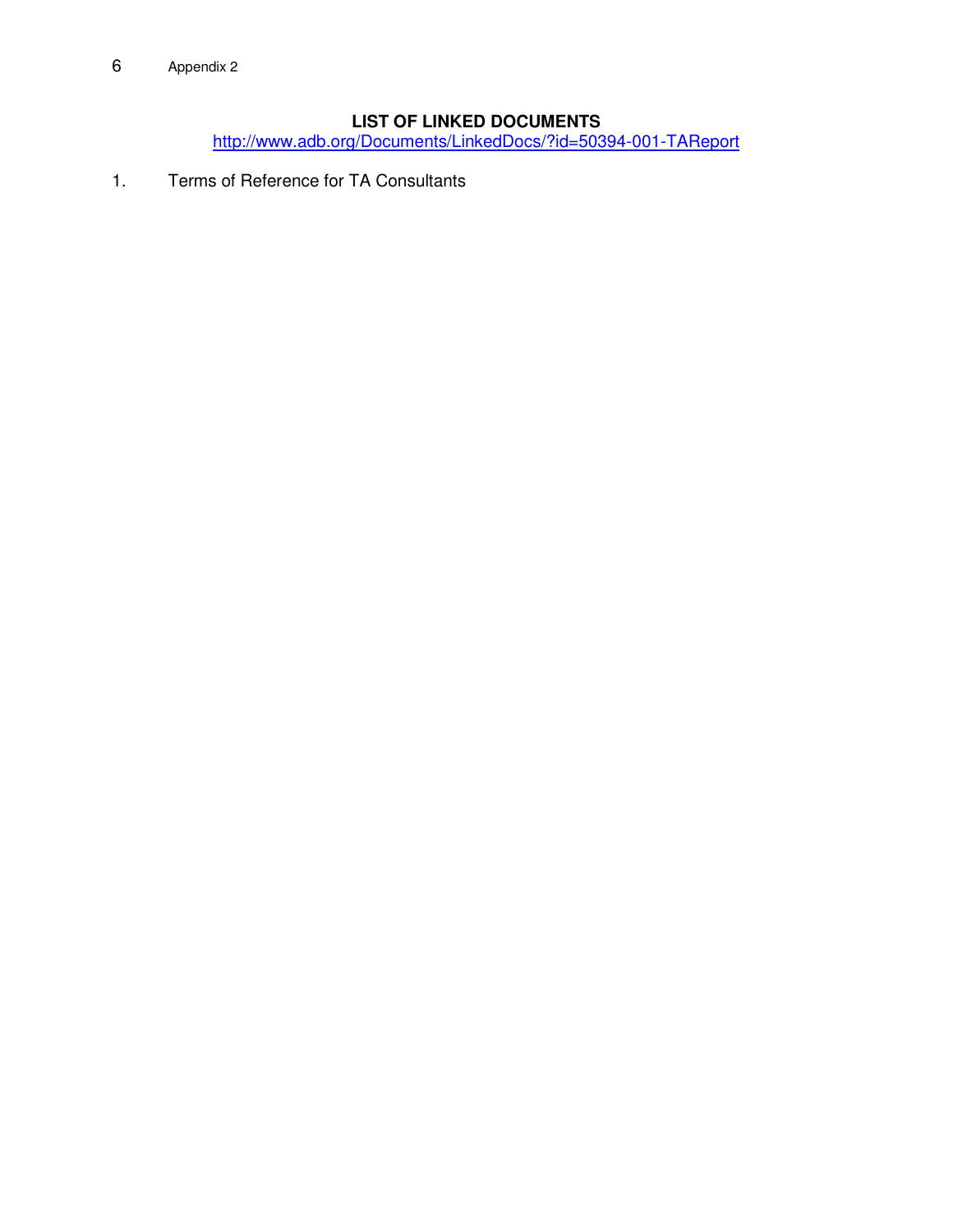#### **INITIAL POVERTY AND SOCIAL ANALYSIS**

Modality:

Lending/Financing

Project loan Department/ Division:

Country: Cambodia **Project Title:** Skills for Competitiveness Project

Southeast Asia Department (SERD) / Human and Social Development Division (SEHS)

#### **I. POVERTY IMPACT AND SOCIAL DIMENSIONS**

#### **A. Links to the National Poverty Reduction Strategy and Country Partnership Strategy**

Under Cambodia's Industrial Development Policy 2015–2025, the Royal Government of Cambodia has set out industrialization—in particular, the modernization and transformation of industry from labor-intensive to skillsdriven—as a long-term development goal, and includes the development of high quality human resources is a key strategy to achieve this goal. The government aims to enhance development of competitive labor which will directly contribute to inclusive economic growth. The National Technical and Vocational Education and Training Policy 2017- 2025 aims to improve the quality of TVET to meet national and international labor market demand, to increase equitable access to TVET, to promote private sector engagement to ensure relevance and sustainability, and to improve governance of the TVET system. These four main goals support the vision of enhanced human resources with the knowledge, skills, work attitude, and professional ethics for lifelong employability, productivity and competitiveness. The Asian Development Bank (ADB) Cambodia County Partnership Strategy 2014–2018 prioritizes education and TVET in support of Cambodia's goal of becoming an upper middle-income country.<sup>a</sup>

#### **B. Poverty Targeting**

General Intervention Individual or Household (TI-H) Geographic (TI-G) Non-Income MDGs (TI-M1, M2, etc)

The proposed project will include low-skilled workers among the potential beneficiaries of new work-based learning programs to upskill the existing industrial labor force. Low-skilled workers are among the country's most vulnerable, finding themselves in low-paid, tenuous jobs at risk of retrenchment in times of recession or economic crisis.

#### **C. Poverty and Social Analysis**

#### **1. Key issues and potential beneficiaries**.

**2. Impact channels and expected systemic changes.** The expected impact of the project is that Cambodia's industrial structure will transform from low-cost and labor-intensive industry to a skills-driven industry by 2025. The project will contribute to increases in labor productivity and diversification of industries in Cambodia, which will result in the expansion of economic opportunities for men and women, and thus inclusive growth.

**3. Focus of (and resources allocated in) the TRTA or due diligence.** The TRTA will review and assess the performance of the TVET sector in Cambodia and identify the challenges and weakness that are a bottleneck to socio-economic growth. The TRTA will include poverty, social and gender analysis.

#### **II. GENDER AND DEVELOPMENT**

**1. What are the key gender issues in the sector/subsector that are likely to be relevant to this project or program?** Key gender issues in post-secondary TVET include (i) limited access to and affordability of advanced skills training for women; and (ii) the limited number of female students who study science, technology, engineering and math subjects at the post-secondary level. To expand access of women to good quality TVET programs, the TRTA will identify obstacles to women's access to TVET institutions and propose mitigating measures. The project will also explore women graduates' employment rates and propose measures to encourage women graduates to find jobs in the industrial sector. The TA team's outputs specifically include a gender assessment report, gender monitoring indicators for the project's design and monitoring framework, and a gender action plan to guide achievement of the gender targets. Project due diligence will include poverty, social and gender analysis to assess the social impact of the proposed loan project in accordance with the Guidelines for Incorporation of Social Dimensions in ADB Operations, identification of challenges and constraints to women's participation in postsecondary TVET, collecting sex-disaggregated baseline data (data should also disaggregated by urban-rural and by income); and developing specific gender design elements under each of the project's outputs.

**2. Does the proposed project or program have the potential to make a contribution to the promotion of gender equity and/or empowerment of women by providing women's access to and use of opportunities, services, resources, assets, and participation in decision making?**<br>**⊠ Yes** □ No A gender action plan will be prepared during TRTA.

 $\Box$  No A gender action plan will be prepared during TRTA.

**3. Could the** proposed project have an adverse impact on **women and/or girls or widen gender inequality?** Yes  $\overline{\boxtimes}$  No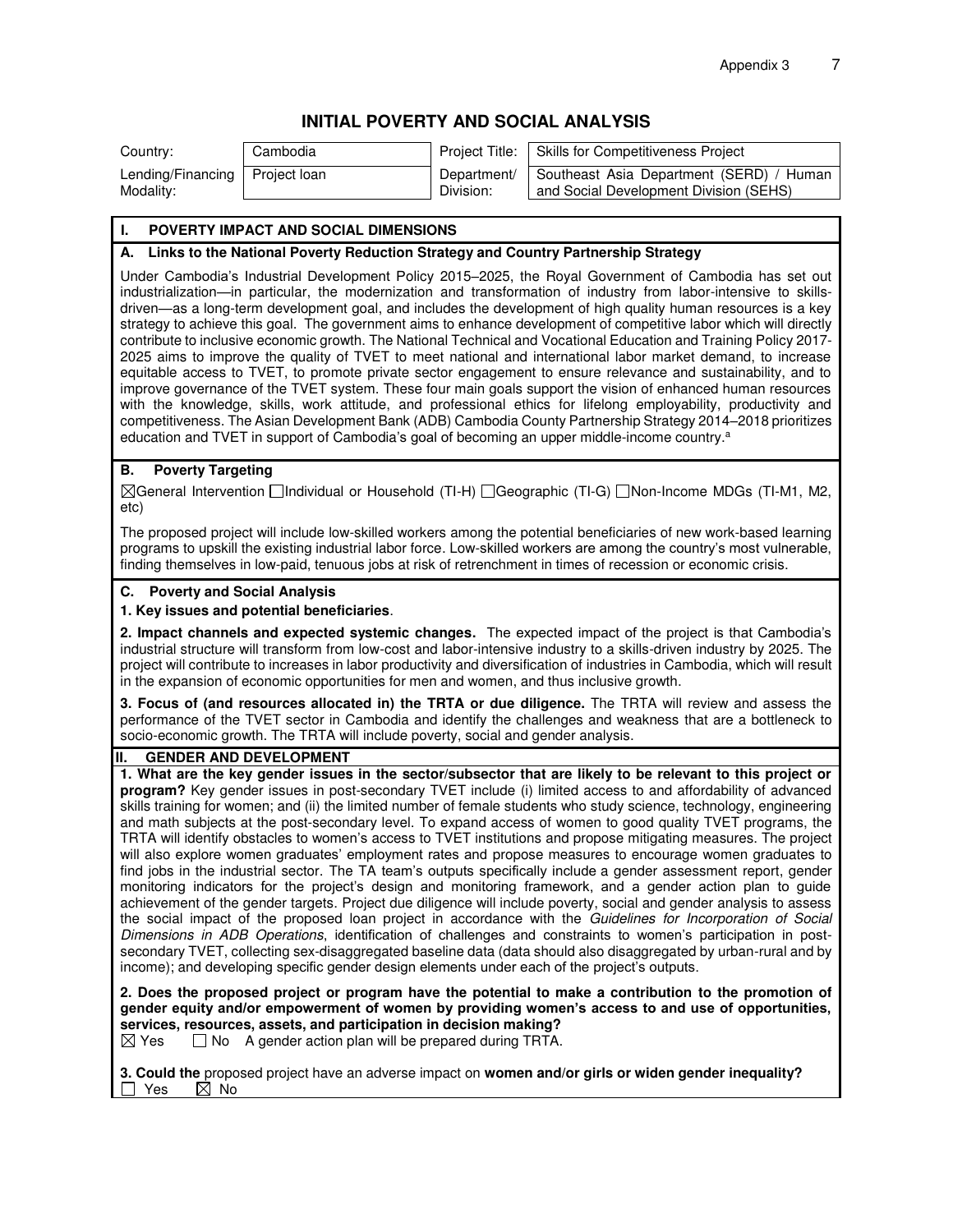| 4. Indicate the intended gender mainstreaming category:<br>$\boxtimes$ GEN (gender equity) $\Box$ EGM (effective gender mainstreaming) $\Box$ SGE (some gender elements) $\Box$ NGE (no<br>gender elements)                                                                                                                                                                                                                                                                                                                                                                                                                                                                                                                                                                                                                                                      |
|------------------------------------------------------------------------------------------------------------------------------------------------------------------------------------------------------------------------------------------------------------------------------------------------------------------------------------------------------------------------------------------------------------------------------------------------------------------------------------------------------------------------------------------------------------------------------------------------------------------------------------------------------------------------------------------------------------------------------------------------------------------------------------------------------------------------------------------------------------------|
| <b>PARTICIPATION AND EMPOWERMENT</b><br>Ш.                                                                                                                                                                                                                                                                                                                                                                                                                                                                                                                                                                                                                                                                                                                                                                                                                       |
| 1. Who are the main stakeholders of the project, including beneficiaries and negatively affected people?<br>Identify how they will participate in the project design.<br>The main stakeholders are the Ministry of Labor and Vocational Training, other line ministries to be determined,<br>technical training institutes (i.e. TVET institutions including polytechnics and technical universities), industry, skills<br>councils, workers, special economic zones and industrial parks, among others to be determined. Participation in<br>project design will be through consultation, focus group discussions, and other means.                                                                                                                                                                                                                             |
| 2. How can the project contribute (in a systemic way) to engaging and empowering stakeholders and<br>beneficiaries, particularly, the poor, vulnerable and excluded groups? What issues in the project design<br>require participation of the poor and excluded?<br>The project will support low-skilled workers - among the most vulnerable-through provision of vocational and<br>noncognitive (soft) skills training. Wages and job security of young people with limited technical skills are low. The<br>project will identify the training needs of low skilled workers in special economic zones.                                                                                                                                                                                                                                                         |
| 3. What are the key, active, and relevant civil society organizations in the project area? What is the level of<br>civil society organization participation in the project design?<br>$\boxtimes$ Information generation and sharing $\boxtimes$ Consultation<br>$\boxtimes$ Collaboration<br>Partnership<br>Industry skills councils are expected to collaborate in TVET program design.                                                                                                                                                                                                                                                                                                                                                                                                                                                                        |
| 4. Are there issues during project design for which participation of the poor and excluded is important?<br>What are they and how shall they be addressed?<br>$\Box$ Yes<br>$\boxtimes$ No                                                                                                                                                                                                                                                                                                                                                                                                                                                                                                                                                                                                                                                                       |
| <b>SOCIAL SAFEGUARDS</b><br>V.                                                                                                                                                                                                                                                                                                                                                                                                                                                                                                                                                                                                                                                                                                                                                                                                                                   |
| A. Involuntary Resettlement Category □ A □ B ⊠ C<br>$\Box$ FI                                                                                                                                                                                                                                                                                                                                                                                                                                                                                                                                                                                                                                                                                                                                                                                                    |
| 1. Does the project have the potential to involve involuntary land acquisition resulting in physical and<br>economic displacement?<br>$\Box$ Yes<br>$\boxtimes$ No The project will include the expansion of existing facilities at existing polytechnics and technical<br>universities. However, the TRTA will conduct due diligence to confirm that no involuntary resettlement will take place.<br>2. What action plan is required to address involuntary resettlement as part of the TRTA or due diligence<br>process?<br>$\Box$ Resettlement plan<br>$\Box$ Resettlement framework<br>$\Box$ Social impact matrix<br>$\boxtimes$ None (TRTA safeguard consultants will<br>$\Box$ Environmental and social management system arrangement<br>prepare site clearance documents to ensure that the project will not have the potential to involve resettlement) |
| <b>B. Indigenous Peoples Category</b><br>$\Box$ a $\Box$ b $\boxtimes$ c $\Box$ fi                                                                                                                                                                                                                                                                                                                                                                                                                                                                                                                                                                                                                                                                                                                                                                               |
| 1. Does the proposed project have the potential to directly or indirectly affect the dignity, human rights,<br>livelihood systems, or culture of indigenous peoples? $\Box$ Yes<br>$\boxtimes$ No                                                                                                                                                                                                                                                                                                                                                                                                                                                                                                                                                                                                                                                                |
| 2. Does it affect the territories or natural and cultural resources indigenous peoples own, use, occupy, or<br>$\boxtimes$ No<br>claim, as their ancestral domain? $\Box$ Yes                                                                                                                                                                                                                                                                                                                                                                                                                                                                                                                                                                                                                                                                                    |
| 3. Will the project require broad community support of affected indigenous communities?<br>The project will be implemented in selected TVET institutions and private firms in the special<br>$\Box$ Yes $\boxtimes$ No<br>economic zones.                                                                                                                                                                                                                                                                                                                                                                                                                                                                                                                                                                                                                        |
| 4. What action plan is required to address risks to indigenous peoples as part of the PPTA or due diligence<br>process?<br>  Indigenous peoples plan   D Indigenous peoples planning framework   D Social Impact matrix                                                                                                                                                                                                                                                                                                                                                                                                                                                                                                                                                                                                                                          |
| $\boxtimes$ None<br>Environmental and social management system arrangement                                                                                                                                                                                                                                                                                                                                                                                                                                                                                                                                                                                                                                                                                                                                                                                       |
| OTHER SOCIAL ISSUES AND RISKS<br>V.                                                                                                                                                                                                                                                                                                                                                                                                                                                                                                                                                                                                                                                                                                                                                                                                                              |
| 1. What other social issues and risks should be considered in the project design? None<br>$\boxtimes$ Creating decent jobs and employment $\Box$ Adhering to core labor standards $\Box$ Labor retrenchment<br>Spread of communicable diseases, including HIV/AIDS $\Box$ Increase in human trafficking $\Box$ Affordability<br>$\Box$ Increase in vulnerability to natural disasters $\Box$ Creating political instability<br>Increase in unplanned migration<br>Creating internal social conflicts<br>Others, please specify                                                                                                                                                                                                                                                                                                                                   |